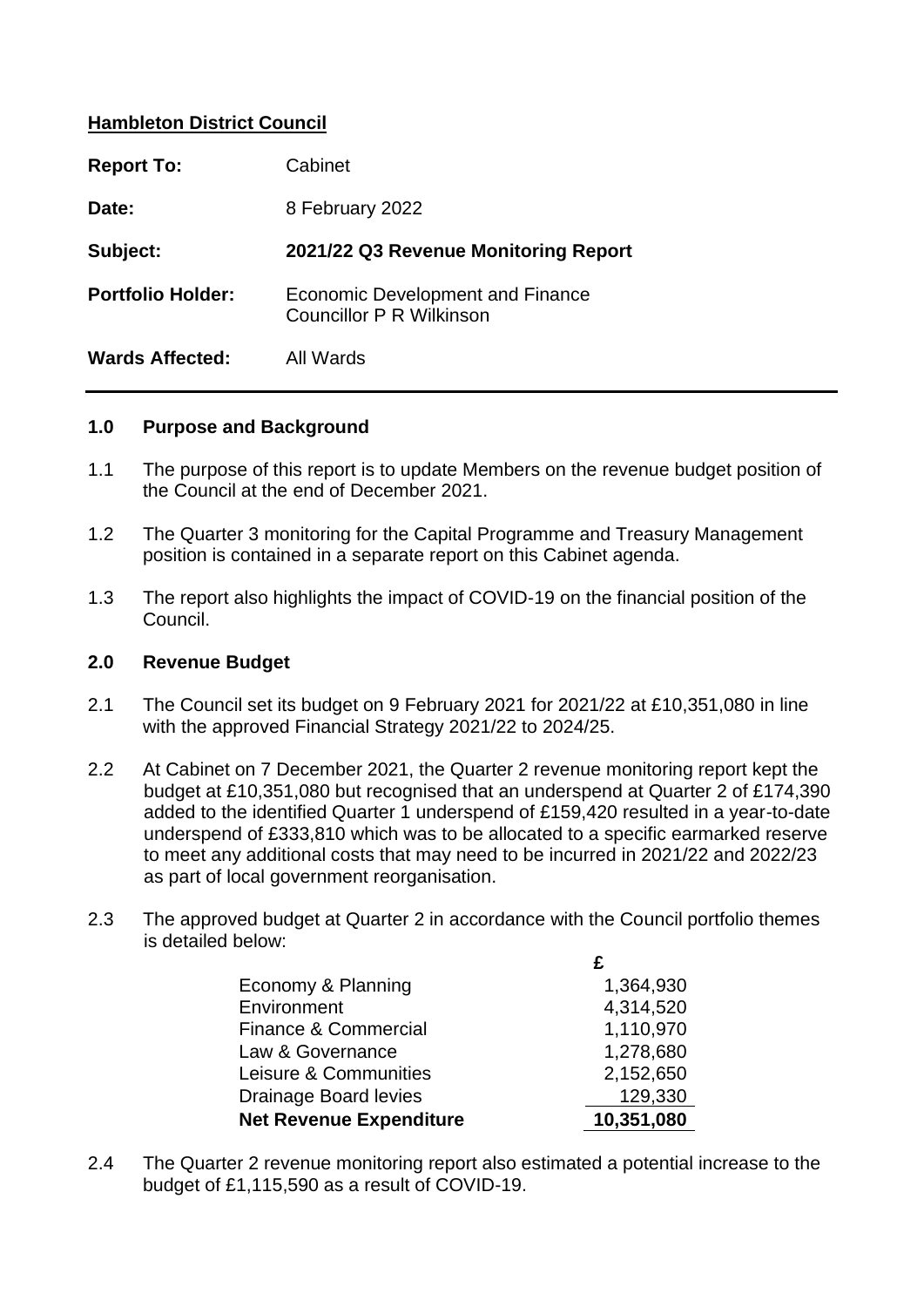# **3.0 Budget Position to December 2021:**

3.1 Since the budget for 2021/22 was set in February 2021, adjustments to the budget outlook have occurred. The table below details the changes that have been approved through separate reports to Cabinet and also those that have been identified at Quarter 3 budget monitoring.

|                                                       | 2021/22                                                                     |
|-------------------------------------------------------|-----------------------------------------------------------------------------|
|                                                       | £                                                                           |
| Budget Outlook approved at 9 February 2021            | 10,351,080                                                                  |
| <b>Changes to budget outlook:</b>                     |                                                                             |
| <b>Corporate Savings:</b>                             | (200, 230)                                                                  |
| <b>Departmental Movements</b>                         | (263, 760)                                                                  |
|                                                       | (463,990)                                                                   |
| Quarter 3 Budgeted Savings                            | 463,990                                                                     |
| <b>Budget Outlook Q3</b>                              | 10,351,080                                                                  |
| <b>Financial Strategy 9 Feb 2021</b>                  | 10,351,080                                                                  |
| <b>Budget Outlook Quarter 3 Surplus / (Shortfall)</b> |                                                                             |
| <b>COVID-19 Costs</b>                                 | 1,115,590                                                                   |
|                                                       | $T - L L = A \cdot \bigcap_{n \geq 1} A_n = A \cdot \bigcap_{n \geq 1} A_n$ |

Table 1 Quarter 3 Budget

- 3.2 At Quarter 3 monitoring, underspends and overspends have been identified totalling an underspend of £463,990 in the quarter. In addition to the variances recognised in Quarter 3, the final agreement of the 2021/22 pay award is still undecided and a provision of £275,000 representing an estimated 2% increase is allocated from the underspend at Quarter 3 leaving a net underspend of £188,990. Furthermore, it is recommended that the budget remains at £10,351,080, as the table above shows and that the Quarter 3 underspend less the salary provision is added to the year-todate underspend referred to in paragraph 3.2 in the Local Government Reorganisation Reserve and that the reserve totals £522,800 at the end of Quarter 3.
- 3.3 There are three main areas of changes to the 2021/22 budget at Quarter 3 totalling the £463,990 savings:
	- (a) Corporate cost savings of £200,230
	- (b) Departmental savings of £263,760
	- (c) Department movements which have nil effect on the budget
- 3.4 The Corporate Costs movements in the budget are:
	- (i) A corporate review of salary budgets has resulted in savings of £236,060 due to various vacancies, recruitment for posts being stopped due to Local Government Reorganisation and Leisure Centres experiencing staff shortages and operating with skeleton staff. However, these savings are required to fund an additional £35,830 of expenditure including maternity cover in Corporate Finance and increased agency and consultancy costs to cover vacant posts within Design and Maintenance. This results in a total estimated saving of £200,230 of salary related expenditure at Quarter 3.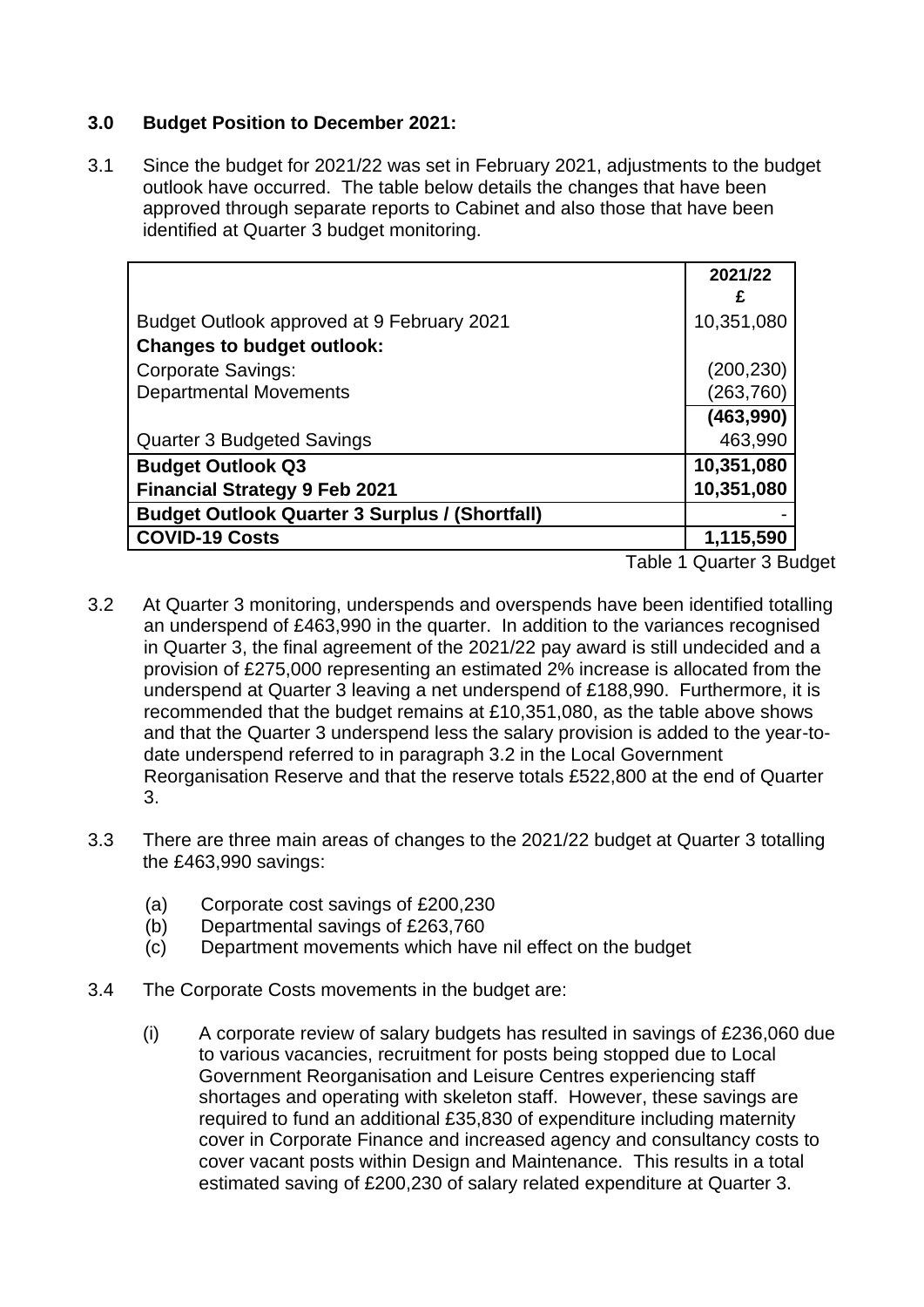- 3.5 Departmental movements create additional underspend of £263,760 and are detailed as follows:-
	- (i) Environment A total underspend of £236,490 relates to numerous areas. The effects of the 2021/22 basket price charges for recycling included in the Kerbside Recycling contract has resulted in an estimated £250,000 saving. Increased tonnage compared to the budget for Green Waste has resulted in £10,900 of additional income as well as a saving of £2,600 on disposal costs. A new waste vehicle has been obtained earlier than budgeted so that the fleet can be fully functioning, costing £9,810 along with additional transport and vehicle consumable costs of £17,200.
	- (ii) Leisure & Communities An overall underspend of  $£27,270$  relates to several areas including a saving of £50,000 of utilities at Thirsk and Sowerby Swimming pool due to reduced consumption as a result of the closure for improvement works. This is offset by £22,730 loss of income due to the closure at Bedale Leisure Centre to carry out improvement works at the centre.
- 3.6 Departmental budget movements that have nil effect on the overall budget but exceed £20,000, as detailed in the Council's Financial Regulations require Cabinet approval as follows:
	- (i) Housing Rents have increased by £20,000 due to additional costs of Housing Association voids, these are offset with savings in the Rent Bond Scheme.
	- (ii) Housing Benefit Rent Allowance payments are estimated to be £550,000 below budget due to reduced claimants, this is offset by £550,000 of subsidy that would have been received in the year.
	- (iii) Operational Services and Waste and Recycling salaries require budgets to be aligned to where staff have been working. In total £248,770 of Salary and Transport Budgets within the service need to be moved to reflect the operation of running the service including moving £197,030 to Agency due to staff shortages.
	- (iv) An Environmental Health services review had identified various savings and additional income of £21,750 which is required to purchase new noise equipment, advertise for staff recruitment and increased vets fees.

# **4.0 COVID-19**

4.1 As reported to Cabinet on 7 December 2021, the estimated costs to the Council remains at £1,115,590 and will be funded by the £1,500,000 that has been allocated in Reserves.

# **5.0 CIL Reserve**

5.1 The Community Infrastructure Levy (CIL) balance as at 31 December 2021 is £4,675,576. The Council is committed to using this reserve for priority schemes and to distribute to parishes. The movements in 2021/22 can be seen in the table below.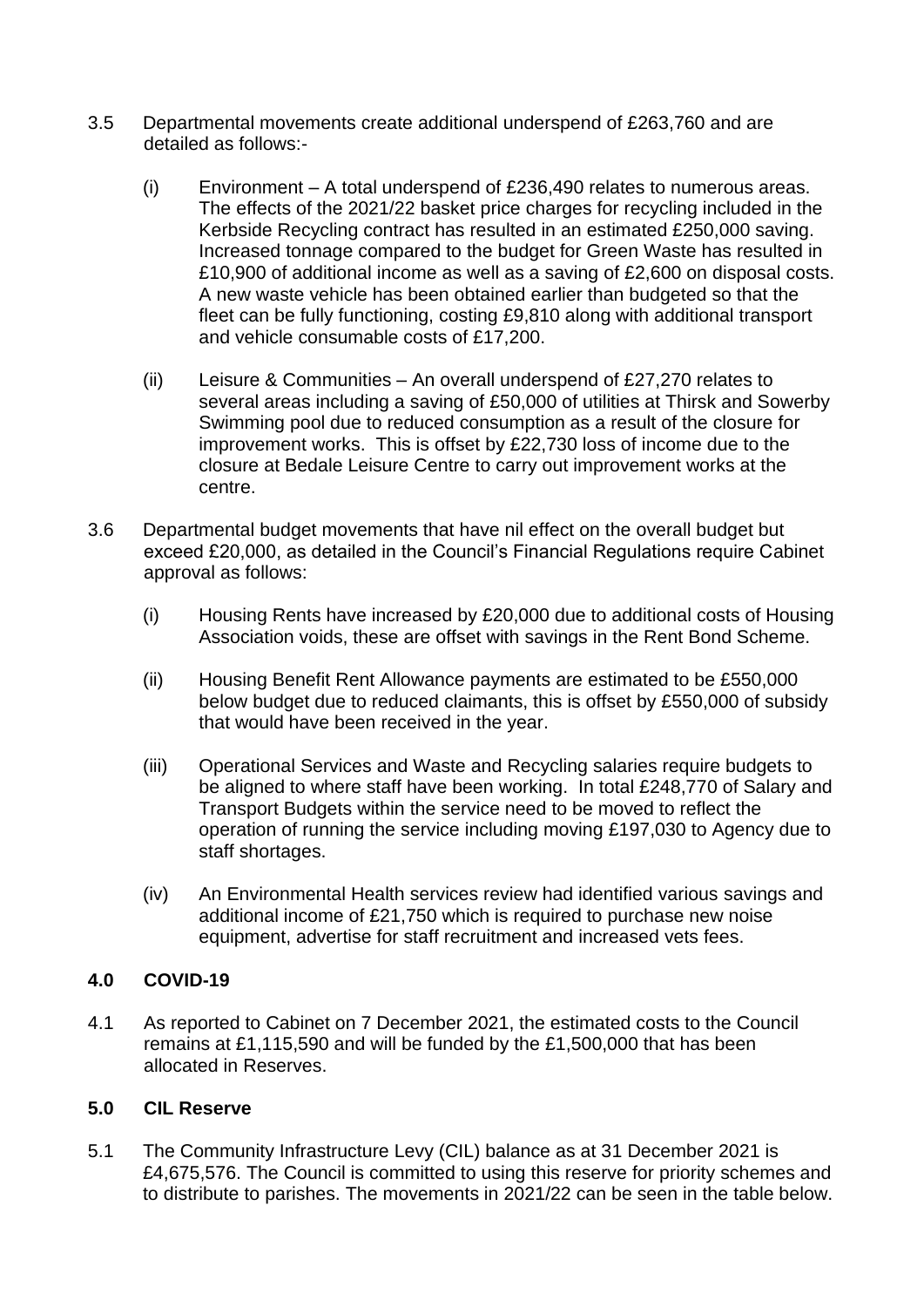|                                   | Amount $(E)$ |
|-----------------------------------|--------------|
| 2021/22 Opening Balance           | 3,843,333    |
| Add in-year income                | 948.075      |
| Less in-year payments to parishes | (115, 832)   |
| <b>Closing Balance Quarter 3</b>  | 4,675,576    |
|                                   |              |

Table 2 Quarter 3 CIL Reserve

#### **6.0 Other Matters – Grants**

6.1 The following grants and contributions have been allocated to the Council and paid into the One-Off Fund Reserve since the budget was approved in February 2021.

| <b>Description</b>                                       | <b>Amount</b> |
|----------------------------------------------------------|---------------|
|                                                          |               |
| Department of Works and Pensions (DWP) - Housing Benefit | 4.573         |
| <b>Award Accuracy Initiative Funding</b>                 |               |
| Total                                                    | 4.573         |

Table 3 Quarter 3 Grants

## **7.0 Sensitivity Analysis**

7.1 Further to the recommendations for changes to the budget in this Quarter 3 monitoring report, this report also highlights where there are areas of budget uncertainty. This can give Members early warning of possible issues in the future. All areas will continue to be closely monitored. Annex 'A' attached details the sensitivity analysis.

## **8.0 Waiver of Procurement Rules**

- 8.1 It is the Council's policy to obtain competitive quotations or tenders for the purchase of products, work that is to be undertaken or for services to be provided. However, a waiver may be agreed by Cabinet (or the Chief Executive in an emergency) if they are satisfied, after considering a written report that the waiver is justified.
- 8.2 The Chief Executive has approved the following waiver, for which Single Quote/ Tender Waiver Forms have been completed as the annual cost for the contract is £24,157. The contract with Global is to assist local businesses recover from the impacts of the COVID-19 pandemic by increased advertising on radio and buses to encourage people to visit the District's towns and encourage trade from a wider catchment area. There are no other companies offering a comparable service to Global.

#### **9.0 Link to Council Priorities**

9.1 The monitoring of the financial budget throughout the year and reporting the financial year end position assists in ensuring the Council's service requirements are met and contributes to the achievement of the priorities set out in the Council Plan.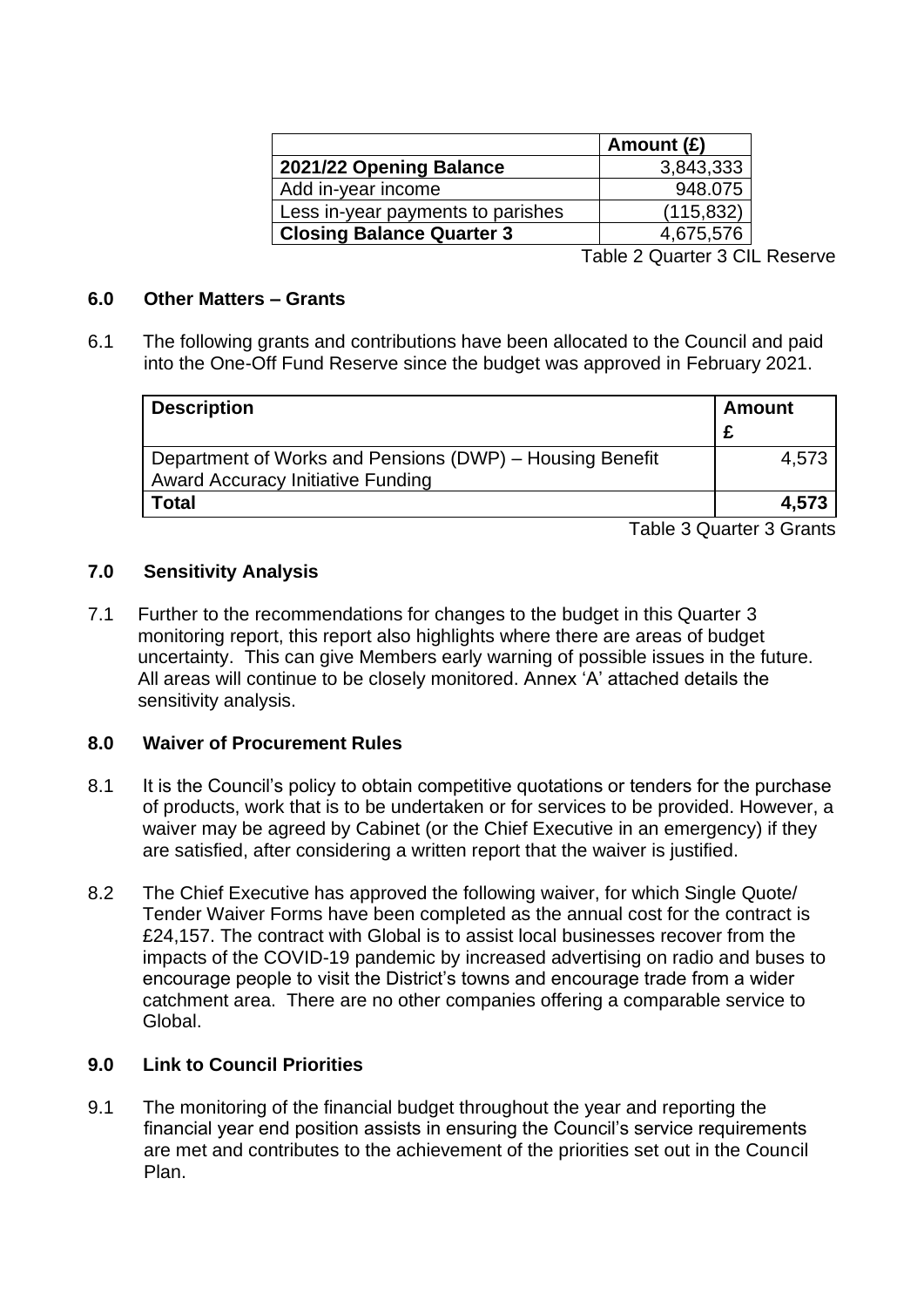## **10.0 Risk Assessment**

10.1 There are no major risks associated directly with this report. However, a list of potential pressures on the budget is shown in Annex A.

## **11.0 Financial Implications**

11.1 The financial implications are dealt with in the body of the report.

## **12.0 Legal Implications**

12.1 It is a legal requirement under s25 of the Local Government Act 2003 to set a balance budget and monitor the financial position throughout the year.

## **13.0 Equality and Diversity Issues**

13.1 Equality and Diversity Issues have been considered however there are no issues associated with this report.

## **14.0 Recommendations**

- 14.1 That Cabinet approves and recommends to Council that the budget remains at £10,351,080 as detailed in paragraph 3.2 of the report for 2021/22.
- 14.3 That Cabinet approves that £188,890 of the Quarter 3 underspend is transferred to the Local Government Reorganisation Reserve as detailed in paragraph 3.2 of the report.

Noel O'Neill Interim Director of Finance

| <b>Background papers:</b> | Budget Monitoring Q3 working papers       |
|---------------------------|-------------------------------------------|
| <b>Author ref:</b>        | SC.                                       |
| <b>Contact:</b>           | Saskia Calton – Corporate Finance Manager |
|                           | Direct Line: 01609 767226                 |